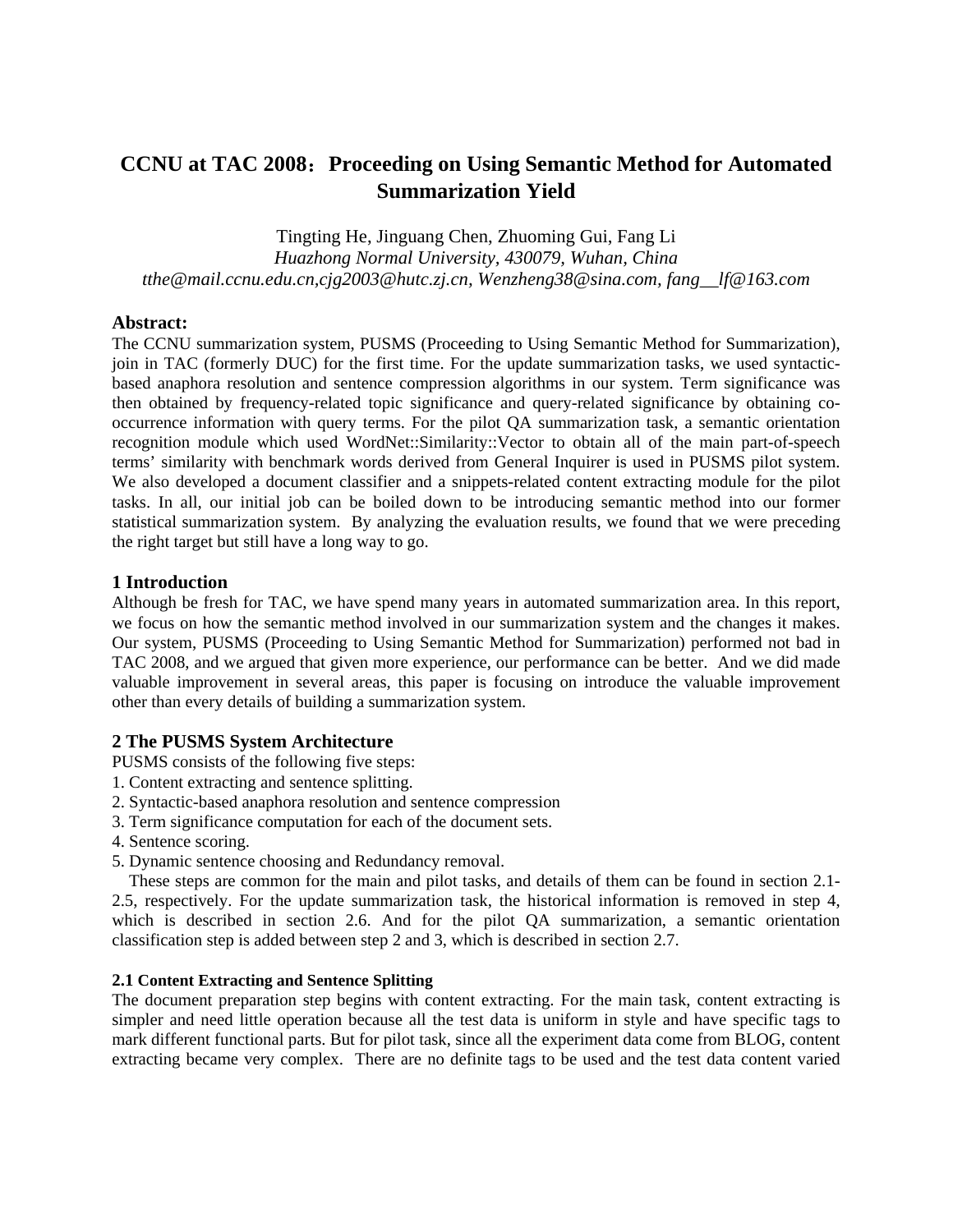greatly. In PUSMS, we used the Stanford HTMLParser<sup>[1](#page-1-0)</sup> for deriving text contents from BLOG. The HTMLParser is very powerful but still have some problem in derived all meaningful content from BLOG, in some cases, the HTMLParser derived noting from some source BLOG; and in other, the HTMLParser return meaningful information including some useless information like date line and BLOG introduction. We add some rules to solve this problem.

We develop a sentence splitter in PUSMS. The sentence splitter absorbed a majority of rules from a Perl sentence splitter with the following additional changes made to compensate for erroneous splits:

1. Remove all double quotation marks.

2. Wherever there is a colon, we eliminate the content lead it as well as itself.

3. Wherever there is a semicolon, we treat the content lead and follow it as complete sentences respectively.

4. We eliminate all question sentences and plaint sentences to avoiding their influences for fluency of summaries.

## **2.2 Anaphora Resolution**

We used JavaRAP developed by Long Qiu et al.<sup>[1]</sup> to build a syntactic-based anaphora resolution module in PUSMS. JavaRAP is an implementation of the classic Resolution of Anaphora Procedure (RAP) given by Lappin and Leass (1994). It resolves third person pronouns, lexical anaphors, and identifies pleonastic pronouns.

The problem we found in using JavaRAP in the summarization area. We proposed that anaphora resolution should be classified into two classes in summarization field: anaphora resolution within a sentence and cross sentences. The former make sentences contain more redundancy information while the later make the sentence more complete and understandable, since most summarization system extracted complete sentences and organized them into summaries. So we made some changes on JavaRAP and used only cross-sentences RAP in PUSMS.

| ORG                     | The takeoff went perfectly, Alain Garcia, an Airbus engineering executive, told the LCI<br>television station in Paris.                                                 |  |  |  |  |  |  |
|-------------------------|-------------------------------------------------------------------------------------------------------------------------------------------------------------------------|--|--|--|--|--|--|
|                         | Its comparative lack of noise was the result of demands by customers that Airbus make the<br>plane even more quiet than it already was, a process that took six months. |  |  |  |  |  |  |
|                         | The takeoff went perfectly, Alain Garcia, an Airbus engineering executive, told the LCI                                                                                 |  |  |  |  |  |  |
| <b>Within-sentences</b> | television station in Paris.                                                                                                                                            |  |  |  |  |  |  |
| And                     | <the takeoff's=""> comparative lack of noise was the result of demands by customers that</the>                                                                          |  |  |  |  |  |  |
| <b>Cross-sentences</b>  | Airbus make the plane even more quiet than <the plane=""> already was, a process that took</the>                                                                        |  |  |  |  |  |  |
|                         | six months.                                                                                                                                                             |  |  |  |  |  |  |
|                         | The takeoff went perfectly, Alain Garcia, an Airbus engineering executive, told the LCI                                                                                 |  |  |  |  |  |  |
| <b>Cross-sentences</b>  | television station in Paris.                                                                                                                                            |  |  |  |  |  |  |
| Only                    | <the takeoff's=""> comparative lack of noise was the result of demands by customers that</the>                                                                          |  |  |  |  |  |  |
|                         | Airbus make the plane even more quiet than it already was, a process that took six months.                                                                              |  |  |  |  |  |  |

Table 1: Example of different anaphora resolution results

#### **2.3 Syntactic-based Sentence Compression**

We used a syntactic-based sentence compression in PUSMS. We performed all compression by the support of a maximum-entropy-inspired parser developed by Charniak<sup>[3][4]</sup>, which parsed down sentences to Penn tree-bank style parse trees. After that, we built a rule-based sentence compression module with Tsurgeon, a tree-transformation utility built on top of the Tregex tree-matching engine.

We proposed the following five rules as shown in Table 2. These rules is made to eliminate as much as possible redundancy information while keep the sentences grammatical. They are indexed by the decrease

<span id="page-1-0"></span> 1 http://sourceforge.net/projects/htmlparser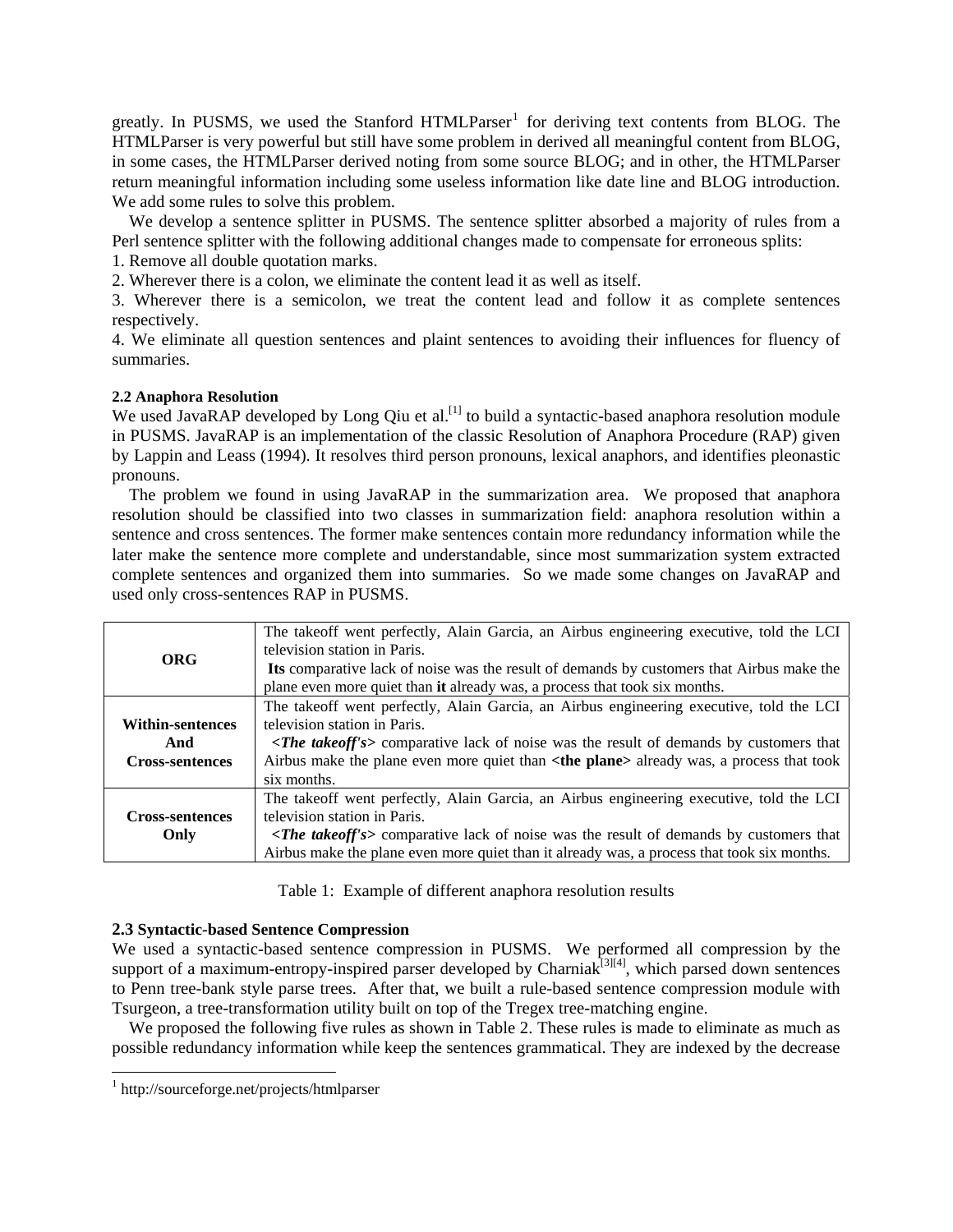of the confidence for using them, i.e. using rule n ( $1 \le n \le 4$ ) is less likely to create ungrammatical sentences than rule n+1. Rule 1 eliminates prepositional phrases whose father node is a clause or attached by comma or appear successively. Rule 2 eliminates subordinate clause. Rule 3 deal with the appositive. Rule 4 eliminate gerund phrases or subordinate clause. Rule 5 eliminate noun phrase like ", John said".

Another problem of sentence compression is that important information may be trimmed even if the sentence is grammatical. A dynamic selection algorithm is advanced in PUSMS in the sentence scoring stage to avoid important information be eliminated, details can be found in section 2.5.

| <b>RULE</b> | <b>Tregex pattern command</b>                                   | <b>Tsurgeon command</b> |  |
|-------------|-----------------------------------------------------------------|-------------------------|--|
|             | @PP ADVP=pp [>, S   \$, /,/   \$, ADVP   \$, PP ]               | delete pp               |  |
|             | SBAR=sb!<< FRAG [>, S   \$, /,/   > NP   \$. /,/ ]              | delete sb               |  |
|             | @NP SBAR=nn \$.//=cr [\$,//=cl  >>, S]                          | delete nn cr cl         |  |
|             | $VP [ < VBG   < VBD] > (S > ( @PP SBAR = gre > NP))$            | delete gre              |  |
|             | NP=np $\frac{1}{2}$ , //=cl $\frac{1}{2}$ . (VP=vp <: @VBD VBN) | delete np cl vp         |  |

Table 2: Example of different anaphora resolution results

#### **2.4 Sentence Scoring**

To evaluate whether a sentence is appropriately included in the summary, two factors are considered. One is the association between a sentence and the query, and the other consideration is the information density of a sentence compared to other sentences in the topic set. Generally, more responsive a sentence is to the query and more information density the sentence contains, more possible the sentence is to be included in the final summary.

Before obtain sentence score, we applied the removal of stop words and word stemming in PUSMS. And sentence scores are obtained from two sentence scoring model.

#### **Query-related Sentence Scoring**

In PUSMS, the association between a sentence and the query is obtained with a modified relevance-based language modeling described in Jagadeesh et al., 2005.

In Jagadeesh et al., 2005, It has been shown that relevance-based language modeling (Lavrenko and Croft, 2001) along with semantic representation of words in higher dimensions using HAL spaces (Lund and Burgess, 1996) can be extended to calculate the relevance score of a sentence towards the information need. The relevance-based language modeling assumes both the query and the document as samples from an unknown relevance model R, then it approximates *P(w|R)*, the probability of observing a word *w* in the documents relevant to a particular information need R, using  $P(w|Q)$ , where  $Q = q_1, q_2 \cdots q_k$  is the information need expressed in the form of query words. By definition, the conditional probability can be expressed in terms of the joint probability of observing w with the query words  $q_1, q_2 \cdots q_k$ .

$$
P(w/R) \approx P(w/Q) = P(w/q_1, q_2 \dots q_k) = \frac{P(w, q_1 \dots q_k)}{P(q_1 \dots q_k)}
$$

Assumes the query words  $q_1, q_2 \cdots q_k$  to be independent of each other while keeping their dependencies on *w* intact. Using this assumption the joint probability can be calculated as:

$$
P(w, q_1, \ldots q_k) \ = \ P(w) \prod_{i=1}^k P(q_i/w)
$$

*P(q<sub>i</sub>|w)*, can be incorporated into the above expression using the probabilistic interpretation of Hyperspace Analogue to Language (HAL) model. Hyperspace Analogue to Language model constructs the dependencies of a word w on other words based on their occurrence in the context of *w* in a sufficiently large corpus.

 Although International Institute of Information Technology (IIIT) did very well in DUC, we found that there is a technical problem with formulating the task in this way. In fact, given a particular information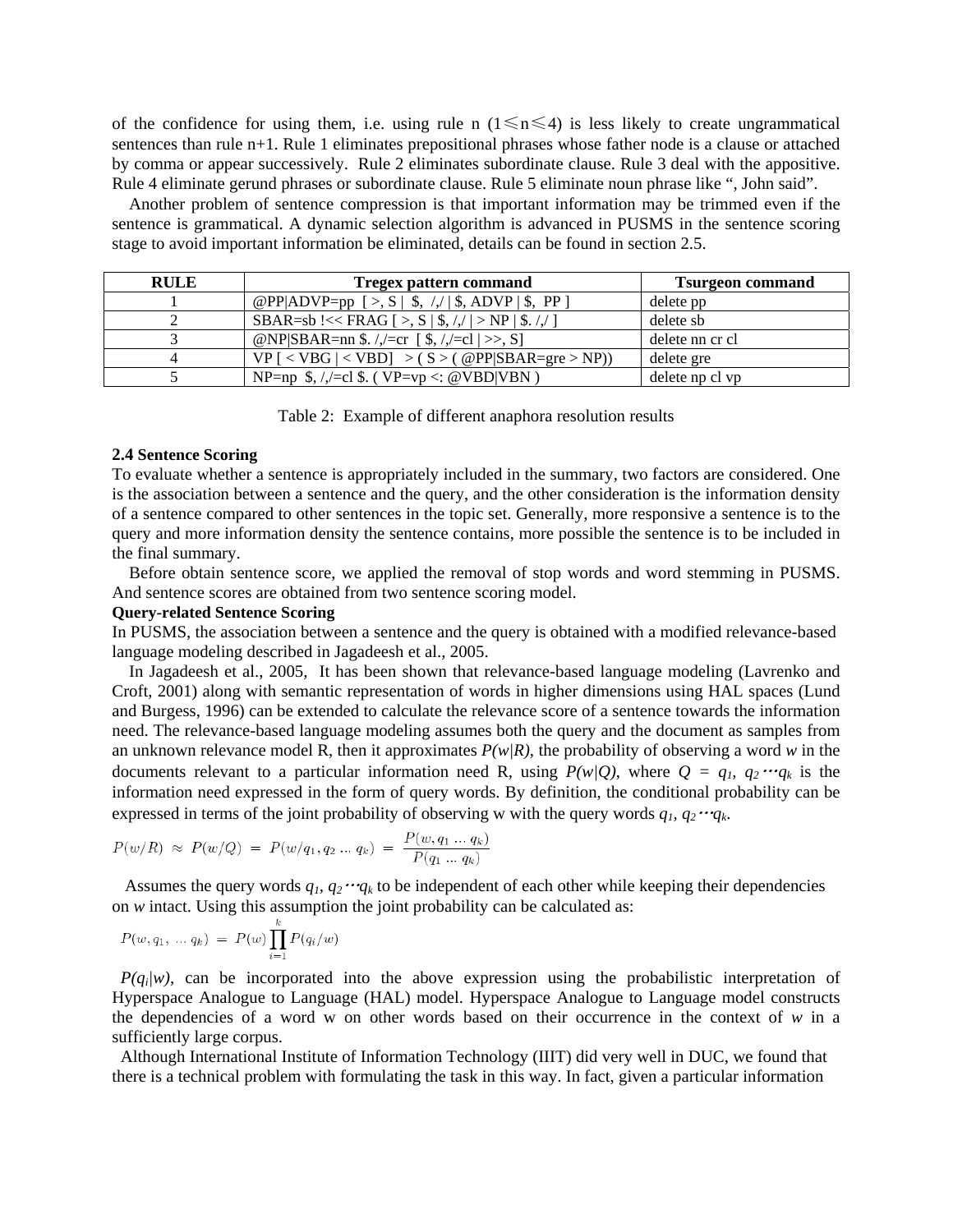need  $Q = q_1, q_2 \cdots q_k$ , if choice has to be made between a word having looser correlation with all words in R and a word having tighter correlation with part of words in R and no correlation with the other words in R, people usually, in general, prefer the later.

 Let's see a toy example about the Jaggedness model. Assumes that there are only two *q1*, *q2* in Q and two observing words  $w_1$ ,  $w_2$ .  $P(w_1) = P(w_2) = 0.1$ ,  $P(q_1|w_1) = P(q_2|w_1) = 0.1$ ,  $P(q_1|w_2) = 0.01$ ,  $P(q_2|w_2) = 0.9$ . So the joint probability can be calculated as:

$$
P(w_1, q_1, q_2) = P(w_1) \cdot P(q_1|w_1) \cdot P(q_2|w_1) = 0.1 \times 0.1 \times 0.1 = 10^{-3}
$$

 $P(w_2, q_1, q_2) = P(w_2) \cdot P(q_1 | w_2) \cdot P(q_2 | w_2) = 0.1 \times 0.01 \times 0.9 = 0.9 \times 10^{-3}$ 

The Jaggedness model prefers  $w_1$ , but in intuition,  $w_2$  have high correlations with  $q_2$  and contain more important information than  $w_l$  do. This problem is enlarged and becomes insolvable when  $Q$  contains a lot of words, the joint probability of Jaggedness model becomes extreme small and indiscriminate. So we proposed the following evolved formulation to calculate the joint probability:

$$
P(w_1, q_1...q_k) = P(w) \sum_{i=1}^{k} P(q_i \mid w)
$$

Let's see the toy example again, in our formulation, the joint probability can be calculated as:

 $P(w_1, q_1, q_2) = P(w_1) \cdot (P(q_1 | w_1) + P(q_2 | w_1)) = 0.1 \times (0.1 + 0.1) = 0.02$ 

 $P(w_2, q_1, q_2) = P(w_2) \cdot (P(q_1 | w_2) + P(q_2 | w_2)) = 0.1 \times (0.01 + 0.9) = 0.091$ The effectiveness of the evolved formulation is shown in section 4.

For the same reason, assuming that the different words in a sentence are independent and removing the constant terms, the relevance of a sentence S, can be expressed as,

$$
P(S \mid R) = \frac{\sum_{W_i \in S} P(w_i \mid R)}{L} = \frac{\sum_{W_i \in S} P(w) \sum_{q_j} P(q_j \mid w)}{L} = \frac{\sum_{W_i \in S} P(w) \sum_{q_j} pHAL(q_j \mid w)}{L}
$$

Where L is the length of S and the pHAL, probabilistic HAL, can be interpreted as, given a word w what is the probability of associating a word w0 with w in a window of size K.

#### **Query-independent sentence scoring**

In our opinion, signature terms are those terms which occur with high frequency in the whole topic set, rather than in the single document it's located. So we proposed a novel inverse-probability-rate model to obtain the information density of a sentence. Probability rate is a language model originally used in information retrieval area. We adopted and improved the method. The following describes the detail of the inverse-probability-rate model.

In our model, a sentence is denoted by a vector

$$
S = \{ \langle t_1, w_1 \rangle, \langle t_2, w_2 \rangle, \dots, \langle t_n, w_n \rangle \}
$$
  
Where  $w_i$  is the weight of feature t.  

$$
w_i = \log \frac{p(t_i | Cpos)(1 - p(t_i | Cneg))}{p(t_i | Cneg)(1 - p(t_i | Cpos))}
$$

Where Cpos is all the documents in the whole topic set, Cneg is the document where ti is located.

So the query-independent sentence score can be obtained as follow:

$$
QI(S) = \frac{1}{n} \sum_{i} w_i
$$

#### **Sentence scoring**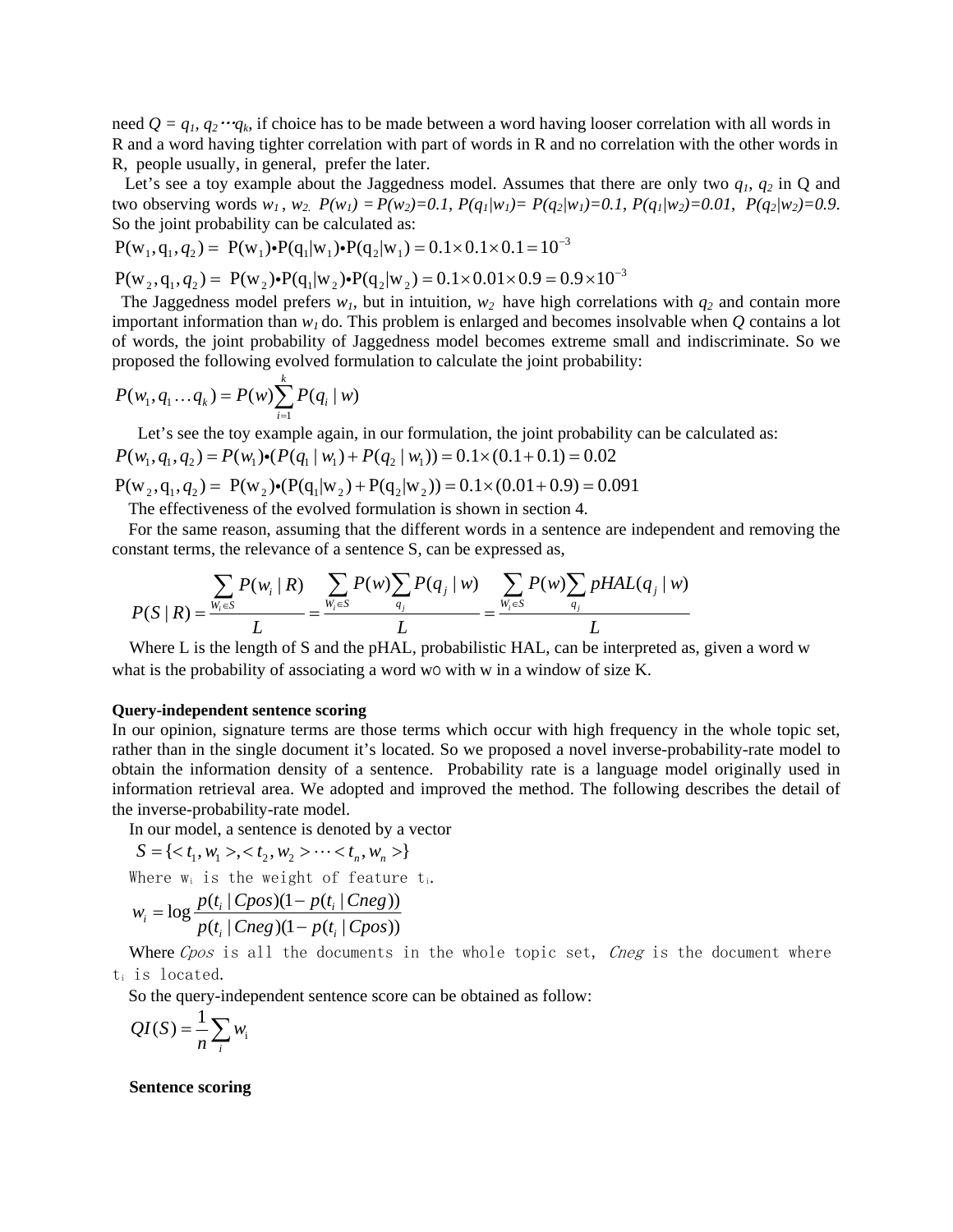The final score of sentence is

$$
\text{Score}(S_i) = \beta \cdot \frac{QI(S_i)}{\sum_{i=1}^k QI(S_i)} + (1-\beta) \cdot \frac{P(S \mid R)_i}{\sum_{i=1}^k P(S \mid R)_i}
$$

Where *k* is the number of sentences in the whole document set,  $\beta$  is the factor of mixing the queryrelated and query-independent score. We trained  $\beta$  in the DUC 2007 data, and the experienced value of  $\beta$ is 0.1.

#### **2.5 Dynamic sentence choosing and Redundancy removal.**

 In PUSMS, since the syntactic-based sentence compression module produced multi-candidate sentences and inclined to eliminate important information, a novel dynamic sentence choosing method is proposed.

The basic idea of our dynamic choosing method is that a compression is permitted only if the informational density of the compressed sentence should be larger than the original sentence. A compression is done only if the following conditional expression fulfilled:

$$
\frac{Score(S_{original}) - Score(S_{cut})}{Length(S_{original}) - Length(S_{cut})} \leq \alpha \cdot \frac{Score(S_{original})}{Length(S_{original})}
$$

Where *Score<sub>original</sub>* and *Score<sub>cut</sub>* is the score of the original sentence and the compressed sentence according to section 2.4.  $\alpha$  is the compressional intensity control factor, and its experienced value is 0.8 according to the 2007 TAC data.

 The dynamic sentence choosing method is iterately performed five times, by using one rule in table 2 one by one.

After the dynamic sentence choosing process, all sentences in the whole topic set can get a score and be sorted degressively.

To avoid including redundancy information in the summary, we used an evolved Maximal Marginal Relevance method in PUSMS. The basic idea of the MMR method is to choose the most significant sentence while minimize the redundancy between a candidate sentence and former selected sentences. The MMR method can be defined as the following:

$$
S_i = \underset{S_i \in R - F}{\arg \max} [\lambda \cdot Score(S_i) - (1 - \lambda) \cdot \underset{S_j \in F}{\max} \, sim(S_i, S_j)]
$$

Where F is collection of the selected sentences, R is collection of the sorted sentences in the topic set  $Sim(S_i, S_j)$  is the cosine-similarity between candidate sentence  $S_i$  and former selected sentence  $S_i$ . PUSMS choose candidate sentence  $S_i$  iterately until given length of the summary is reached.

## **2.6 Removal of the historical information**

In order to remove historical information form topic set B, we used a sentence filtering method in PUSMS. The basic idea of this method is to decide which part of information in the current topic set is new information and to use the new information to generate summaries. Our sentence filtering method can be defined as the following:

$$
S_i = \arg \max_{S_i \in R} [\sum_{S_j \in H} sim(S_i, S_j)]
$$

Where F is collection of all sentences in topic set B, H is collection of all sentences in topic set A.  $Sim(S_i, S_j)$  is the same as described in section 2.5. PUSMS iteratively eliminate sentences which obtained highest score in the upper formulation, until the conditional expression as the following is fulfilled:

 $Count(S) \geq \mu \bullet Count(S)$  $S \in F$   $S \in R$ ∈  $E$   $S \in$ 

Where E is collection of former eliminated sentences,  $\mu$  is the filter strength intensity factor. We trained  $\mu$  in the DUC 2007 data, and the experienced value of  $\mu$  is 0.1.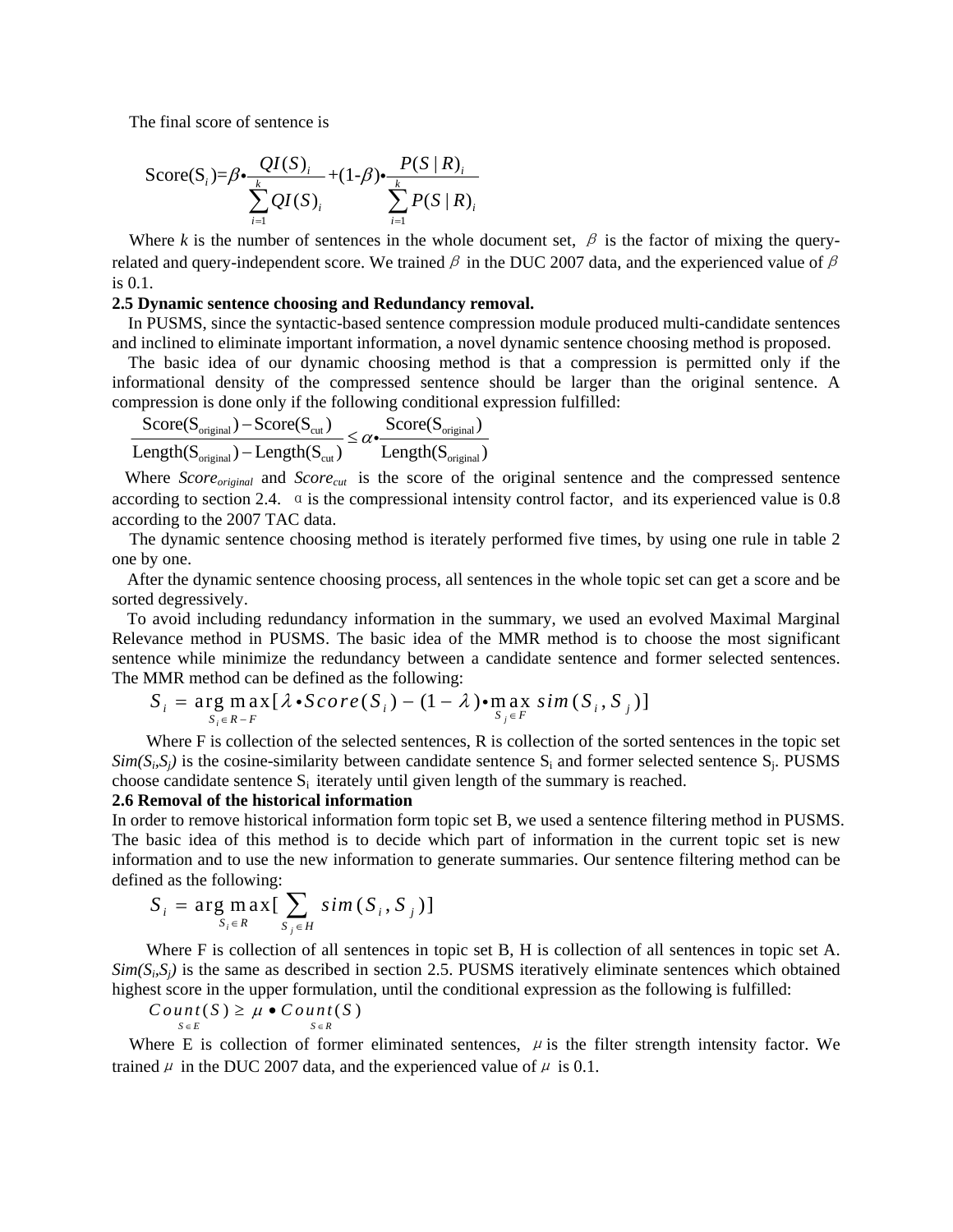#### **2.7 Semantic Orientation Classification**

In TAC 2008, most of the questions in pilot QA summarization task are about the semantic orientation problem. A semantic orientation classifier is used in PUSMS to derived positive and negative documents form the topic set.

To build a semantic orientation classifier, we firstly manually find 15 pair of benchmark words from General Inquirer, including 5 pair of noun, verb and adjective, respectively. Then we proposed a novel word semantic similarity calculating method which is based on WordNet::Similarity::Vector to ensure that all part of speech terms can be obtained polarity score. The polarity score of each noun, verb and adjective in sentence S can be obtained as following:

$$
Polarity Score(word) = \sum_{i=1}^{k} Sim(word, PositiveWord_i) - \sum_{i=1}^{k} Sim(word, NegativeWord_i)
$$

Where *k* is the num of benchmark words  $Sim(word, PositiveWord_i)$  is the similarity between a word and the positive benchmark word obtained from WordNet::Similarity::Vector.

Then polarity score of sentence S can be calculated as following:

$$
PolarityScore(S) = \sum_{i=1}^{l} PolarityS \, \text{co} \, \text{re}(word_i) \cdot (-1)^{Count(NOT)}
$$

Where *l* is number of words in sentence S, Count (NOT) is the number of privative word in sentence S. Benchmark words as well as privative words used in PUSMS are shown in Table 3.

|                                  | <b>Positive</b>                                                        | <b>Negative</b> |  |  |
|----------------------------------|------------------------------------------------------------------------|-----------------|--|--|
|                                  | achievement                                                            | disadvantage    |  |  |
| <b>Benchmark Words</b><br>(Noun) | respect                                                                | mistake         |  |  |
|                                  | dependability                                                          | chaos           |  |  |
|                                  | joy                                                                    | sorrow          |  |  |
|                                  | conscience                                                             | devil           |  |  |
| <b>Benchmark Words</b><br>(Verb) | admire                                                                 | harm            |  |  |
|                                  | praise                                                                 | deny            |  |  |
|                                  | trust                                                                  | doubt           |  |  |
|                                  | love                                                                   | dislike         |  |  |
|                                  | contribute                                                             | deceive         |  |  |
| <b>Benchmark Words</b>           | good                                                                   | bad             |  |  |
|                                  | brave                                                                  | incorrect       |  |  |
|                                  | famous                                                                 | untrue          |  |  |
| (Adjective)                      | positive                                                               | unhappy         |  |  |
|                                  | correct                                                                | evil            |  |  |
| <b>Privative Words</b>           | no never none nothing seldom rarely hardly scarely barely not          |                 |  |  |
|                                  | doesn't isn't aren't wasn't weren't hasn't haven't hadn't don't didn't |                 |  |  |
|                                  | won't wouldn't shan't shouldn't can't cannot couldn't mustn't          |                 |  |  |

Table 3: Benchmark Words and Privative words used in PUSMS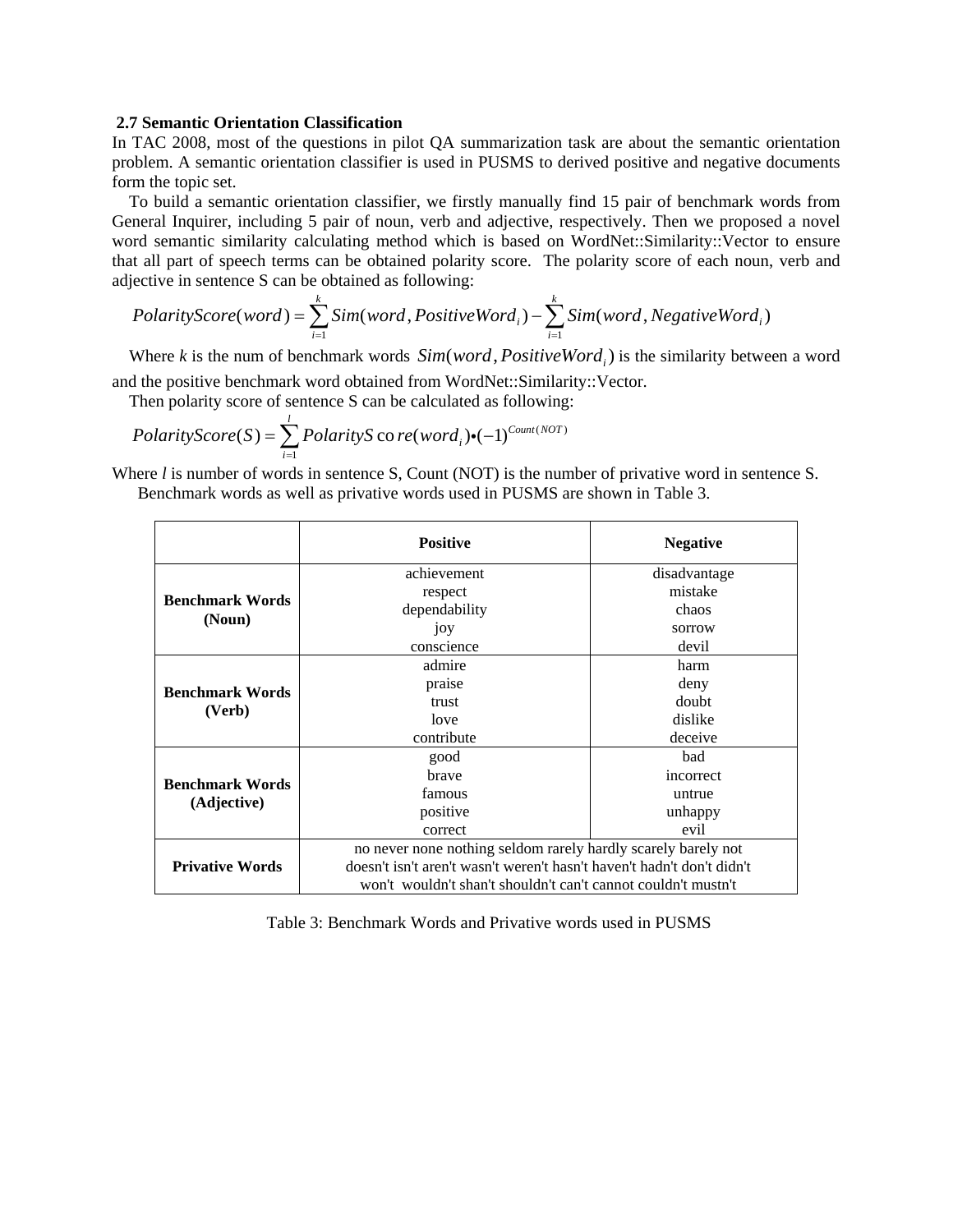

Table 4: Performance of PUSMS in TAC 2008 Update Summarization Task

# 3 Results

#### **3.1 Update Task**

For the update summarization task, PUSMS submitted 3 systems, system 3, 35 and 58, respectively. To compare the effectiveness of different module of method, we didn't use anaphora resolution and sentence trimming in system 3, and didn't used anaphora resolution and sentence trimming and removal of removal of the historical information in system 58. The performance of our system can be seen in Table 4.

As seen in Table 4, PUSMS performed not bad for a new participator in TAC and gained best place of 18 out of 72 system. We also found that PUSMS performed rather worse in topic set B than in set A. We think it is because our over-training the filter strength intensity factor  $\mu$  in DUC 2007 data. While only very little sentences filtered (10%) in set B, and these filtered sentences have little probability selected into summary, our historical information removal module seemed to be of no use. We also found that PUSMS perform better when evaluated by human and pyramid than by ROUGE. That may because of that we pay great emphasis on using semantic method in PUSMS.

| <b>System ID</b> | F-score<br>pyramid | for<br>Grammaticality<br>Average score | score for<br>Non-redundancy<br>Average | ω<br>Coherenc<br>score for<br>Average<br>curve<br>$\mathbf{S}$ iri | fluency/readability<br>$_{\rm for}$<br>Average score<br><b>Overall</b> | ${\bf f}$ or<br>responsiveness<br>score<br>Overal<br>Average |
|------------------|--------------------|----------------------------------------|----------------------------------------|--------------------------------------------------------------------|------------------------------------------------------------------------|--------------------------------------------------------------|
| 7                | 24                 | 17                                     | 14                                     | 17                                                                 |                                                                        | 33                                                           |
| 27               | 18                 | 14                                     | 9                                      | 8                                                                  | 13                                                                     | 35                                                           |
| nb of<br>peers   | 36                 | 36                                     | 36                                     | 36                                                                 | 36                                                                     | 36                                                           |

Table 5: Performance of PUSMS in TAC 2008 Pilot QA Summarization Task